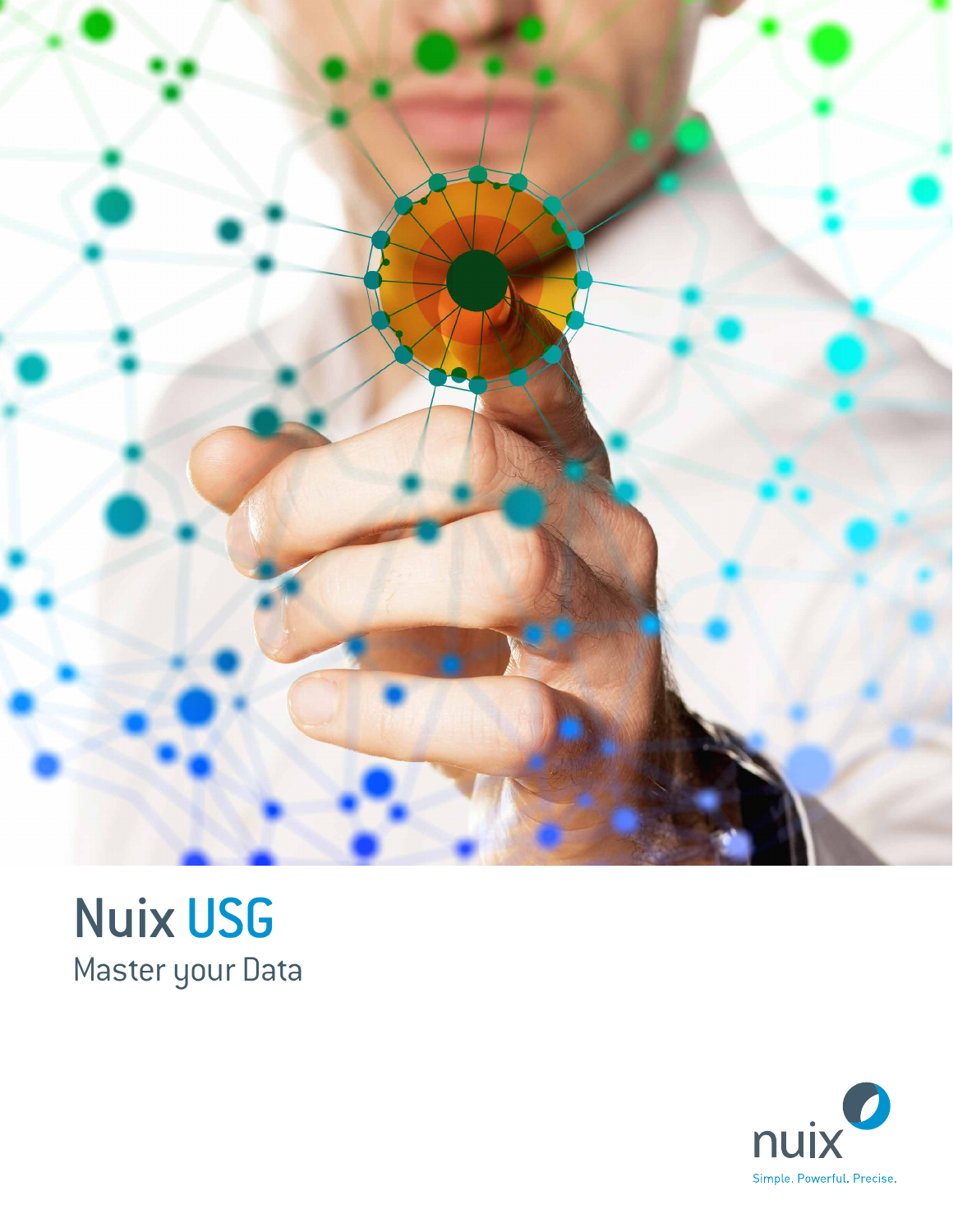

## WHAT PROBLEMS DO WE SOLVE?

Nuix enables people to make informed and timely decisions from unstructured, structured, and semi-structured data sources in a way no other technology can. At the heart of many of the world's most critical issues lies the need to investigate digital information. Herein lies a very big problem: While data volumes at least double every two years, the ability of traditional tools and frameworks to understand and manage information have not kept pace.

This inability to understand the contents of data generates problems for mission-critical activities such as investigating and preventing crime, fraud, professional misconduct, and insider leaks. It turns processes such as regulatory compliance and litigation into costly and draining sagas. And if you can't identify your high-risk and highvalue data, you can't protect it from internal and external threats.

Nuix's breakthrough technology platform can reliably ingest, search, and analyze huge data sets at speed and scale

Nuix processes hundreds of file formats and connects directly to the sources where most organizations store their data including file shares, email servers and archives, cloud repositories, mobile devices, forensic imaging formats, and live data from running machines and databases.

Nuix enables people to make informed and timely decisions from unstructured, structured, and semi-structured data sources in a way no other technology can.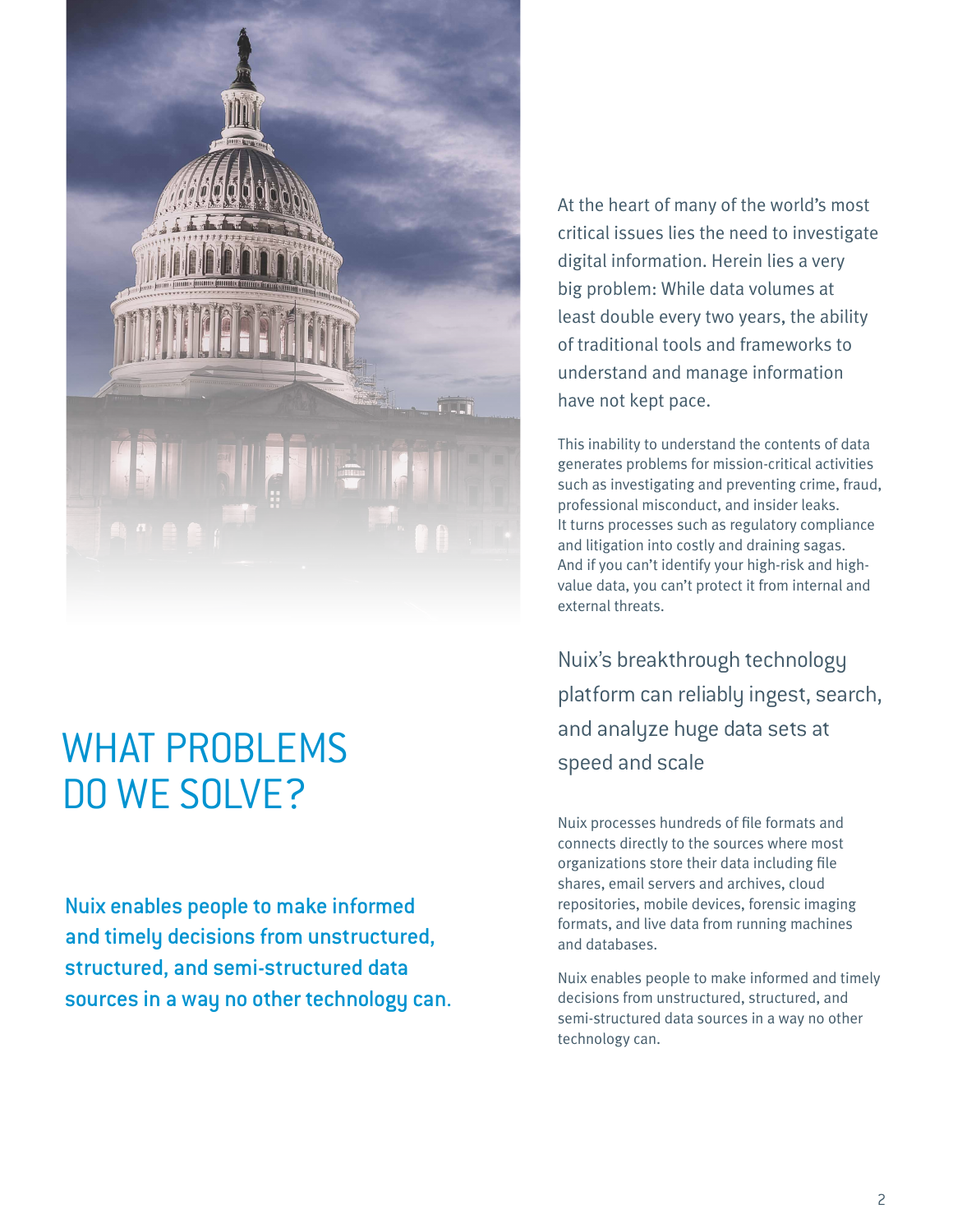

### ABOUT NUIX USG

Nuix USG was born from Nuix's U.S. Federal and Public Sector practice in 2016. The original goal of the practice was to help the company meet the needs of U.S. Government agencies.

Nuix USG is a wholly owned and operated subsidiary of Nuix North America, Inc. It is a U.S. legal entity supporting educational, local, state, federal, defense, and intelligence agencies and organizations.

#### OUR VISION

Nuix will be the leading technology for solving complex real-world data challenges including investigation, cybersecurity incident response, insider threats, intelligence, litigation, regulation, privacy, and risk management. We want to transform the way organizations protect and enable their future by:

- Finding answers many times faster than they can using competing technologies
- Solving complex problems with comparative ease
- Getting it right the first time and every time, because the price of getting it wrong is too high.

#### OUR CUSTOMERS

Nuix USG works with local, state, federal, defense, and intelligence agencies in the United States. In addition, Nuix USG offers eDiscovery, investigations, and information management products and solutions to higher education, regulatory, and law enforcement bodies.

#### OUR PEOPLE

Nuix solutions combine advanced technology with the extensive knowledge of our unmatched team of industry experts. We have an enviable track record of attracting and retaining world-class developers, subject matter experts, practitioners, trainers, engineers, executives, and business leaders.

Our experts in fields such as digital investigations, information security, information management, endpoint security, digital forensics, and intelligence advise our customers and guide our development of new products.

#### OUR PRODUCTS AND SOLUTIONS

Using the patented Nuix processing engine, our team of developers and subject matter experts has built a formidable range of software and solutions. Our security and investigation products help organizations gather and apply intelligence; manage threats; investigate wrongdoing; and resolve crises. Our information management products help to manage litigation, audits and regulatory action; unlock value from data; and build and apply governance frameworks.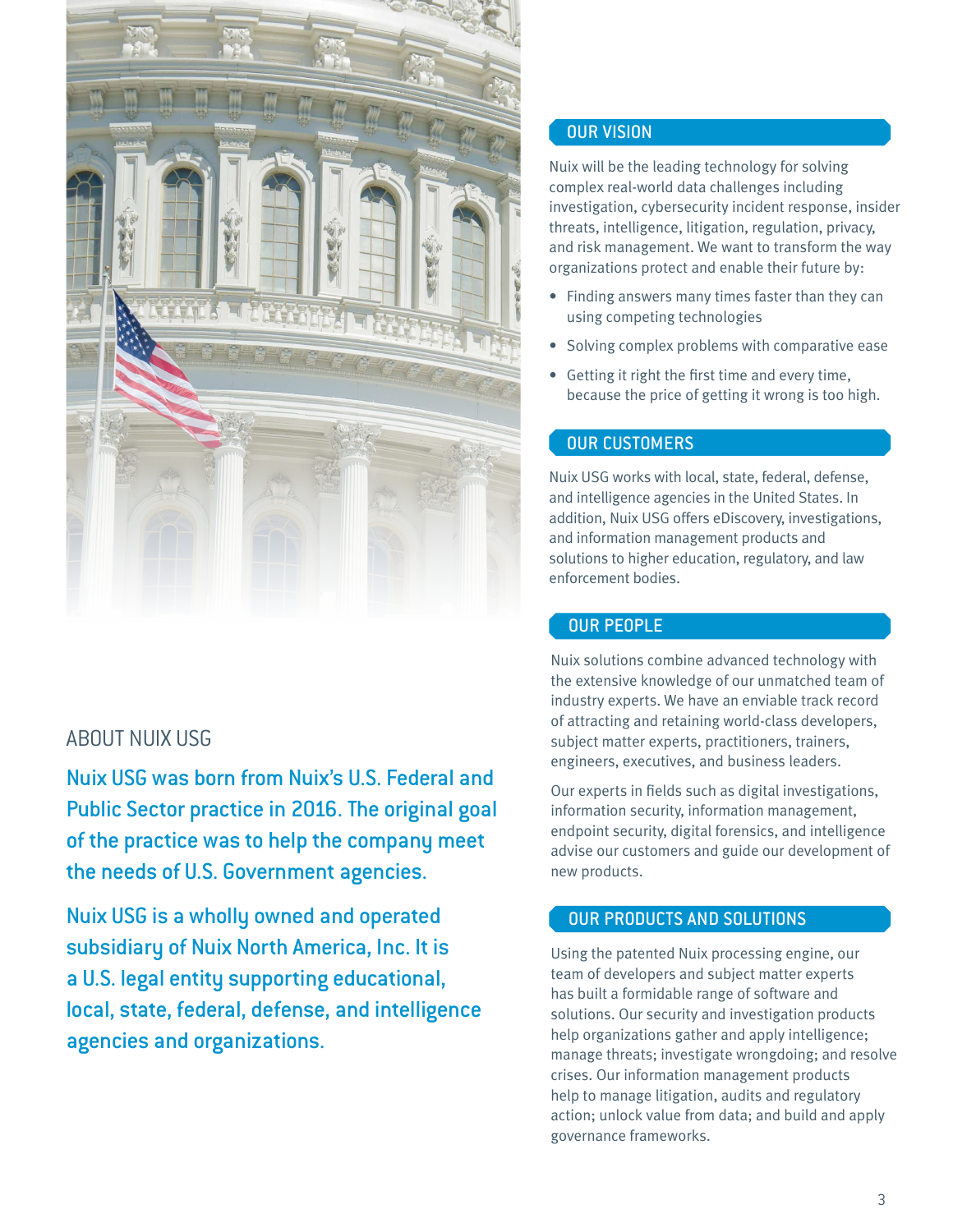

## NUIX USG TO SOLVE

Extract and Process Intelligence

## Possible Customers:

- Local, state, and federal agencies
- Government investigators
- Law enforcement bodies
- **Intelligence Community agencies**
- Higher educational institutions

Investigators today deal with large and ever-growing volumes of digital evidence across an increasing number and variety of sources including phones, laptops, cloud storage, file shares, email servers and archives, and enterprise content repositories.

The Nuix Engine's speed, scale, and forensic precision allow you to quickly find key facts from all relevant data sources at once. For investigators, this makes it possible to bring critical facts to the surface and extract and cross-reference intelligence across vast amounts of evidence. We are also making it easier to match up people, facts, and figures across multiple current and past investigations and between different locations, agencies, and jurisdictions.

## CASE STUDY: U.S. Federal Agency

#### Problem

A large federal agency required fast turnaround for processing, metadata and text extraction for its growing volume of electronic investigation data. Nuix provided the agency with a litigation support database with advanced data analysis capabilities, including optical character recognition software to extract text from unsearchable documents.

#### **Solution**

The agency turned to Nuix to answer its data problems.

- Processed a daily load of 250 GB of electronic mail and native files
- Performed metadata and text extraction on electronic storage media, email databases, email attachments, and native files
- Automated processes, reporting and exception handling with scripts, including custom workflows, to ensure consistent and repeatable results.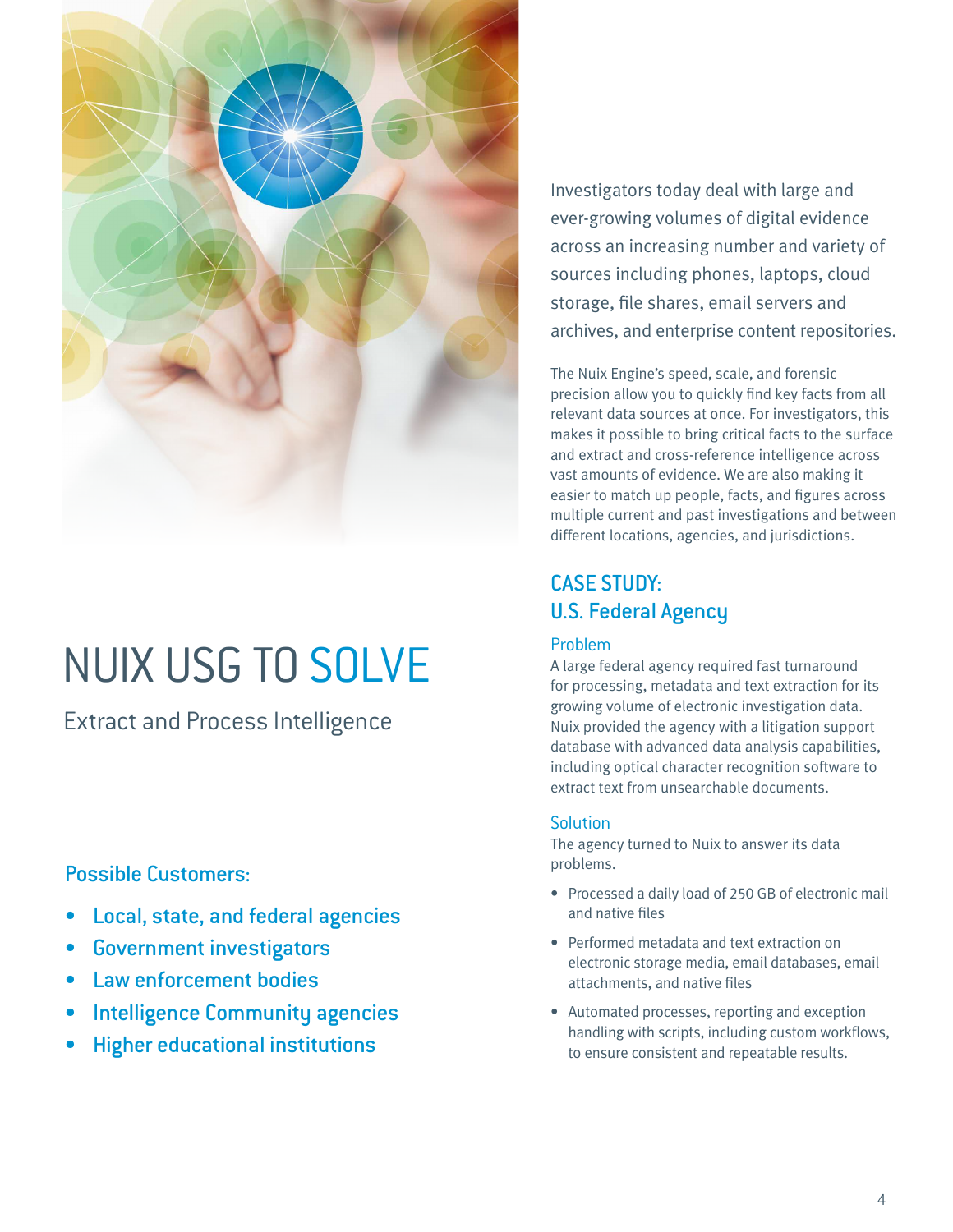

## NUIX USG TO RESOLVE

Manage the Threats CASE STUDY:

### Possible Customers:

- Local, state, and federal agencies
- Government investigators
- Regulatory bodies and advisory firms
- Intelligence Community agencies

For years, cybersecurity incident response teams have used Nuix Investigator for its ability to capture fine forensic detail alongside high-volume data sources.

Now, Nuix Investigation & Response gives an incident responder access to advanced visual analytics and innovative features for cybersecurity incident response and insider threat investigations.

- These advanced features are built on top of bedrock Nuix solutions that capture data from hundreds of devices and locations and allow you to apply advanced investigative techniques to analyze, visualize, and report on the evidence you uncover.
- Consult with world-class experts to develop or refine your policies, procedures, and tactics for tackling the insider threat to your critical value information.

## U.S. Regulatory Agency

#### Problem

A well-known U.S. regulatory agency held a large amount of intellectual property and trade secrets for organizations across the country and needed to ensure that this valuable information remained protected from internal, as well as external, threats.

#### **Solution**

Nuix counterintelligence experts answered the call by:

- Designing and implementing an insider threat program
- Helping uncover and preventing numerous insider attempts to steal valuable intellectual property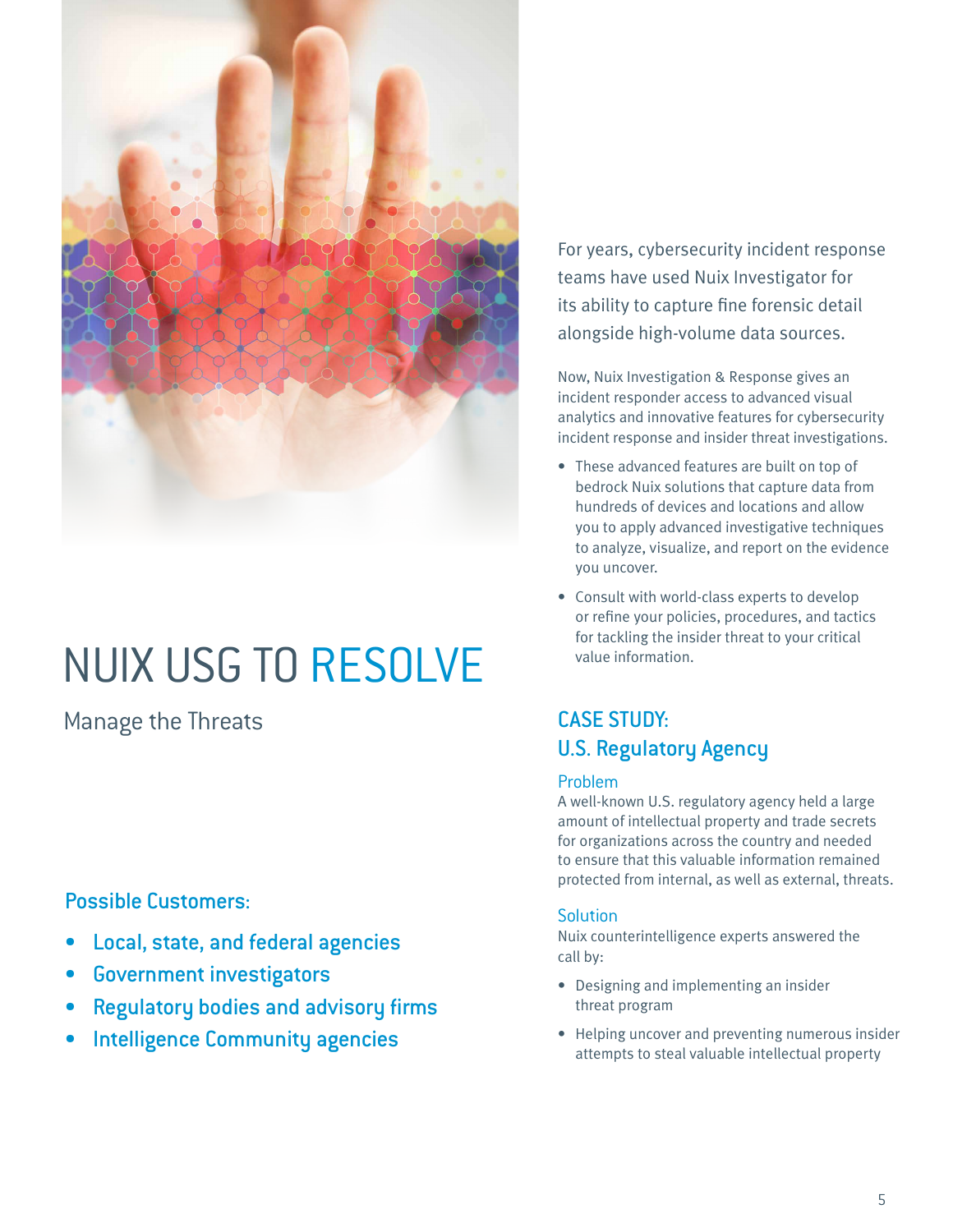

# NUIX USG TO DISCOVER

Show and Analyze the Proof

## Possible Customers:

- Local, state, and federal agencies
- Government investigators
- Regulatory bodies and advisory firms
- Attorneys General
- Higher educational institutes

The key in any litigation, audit, or regulatory response is getting rapid and reliable access to collected data so you can make informed decisions.

This is where Nuix's processing capabilities are without peer. The Nuix Engine's unmatched speed and scale support rapid data extraction from more formats with the highest level of certainty. This means you can deliver early case assessment and collaborative workflows using powerful, integrated tools that streamline the entire eDiscovery process.

## CASE STUDY: U.S. Government Service Provider

#### Problem

To support a major U.S. Government litigation support contract, this service provider needed to achieve quick turnaround of very large data sets to support the nation's most demanding eDiscovery and litigation requirements.

#### **Solution**

Nuix eDiscovery solutions gave the service provider the ability to:

- Process large data sets and produce native and text productions in a quick timeline
- Accomplish 10-12 case productions per month, often with up to 45 custom metadata fields
- Support multiple agencies from a single platform
- Process terabyte-sized cases within two days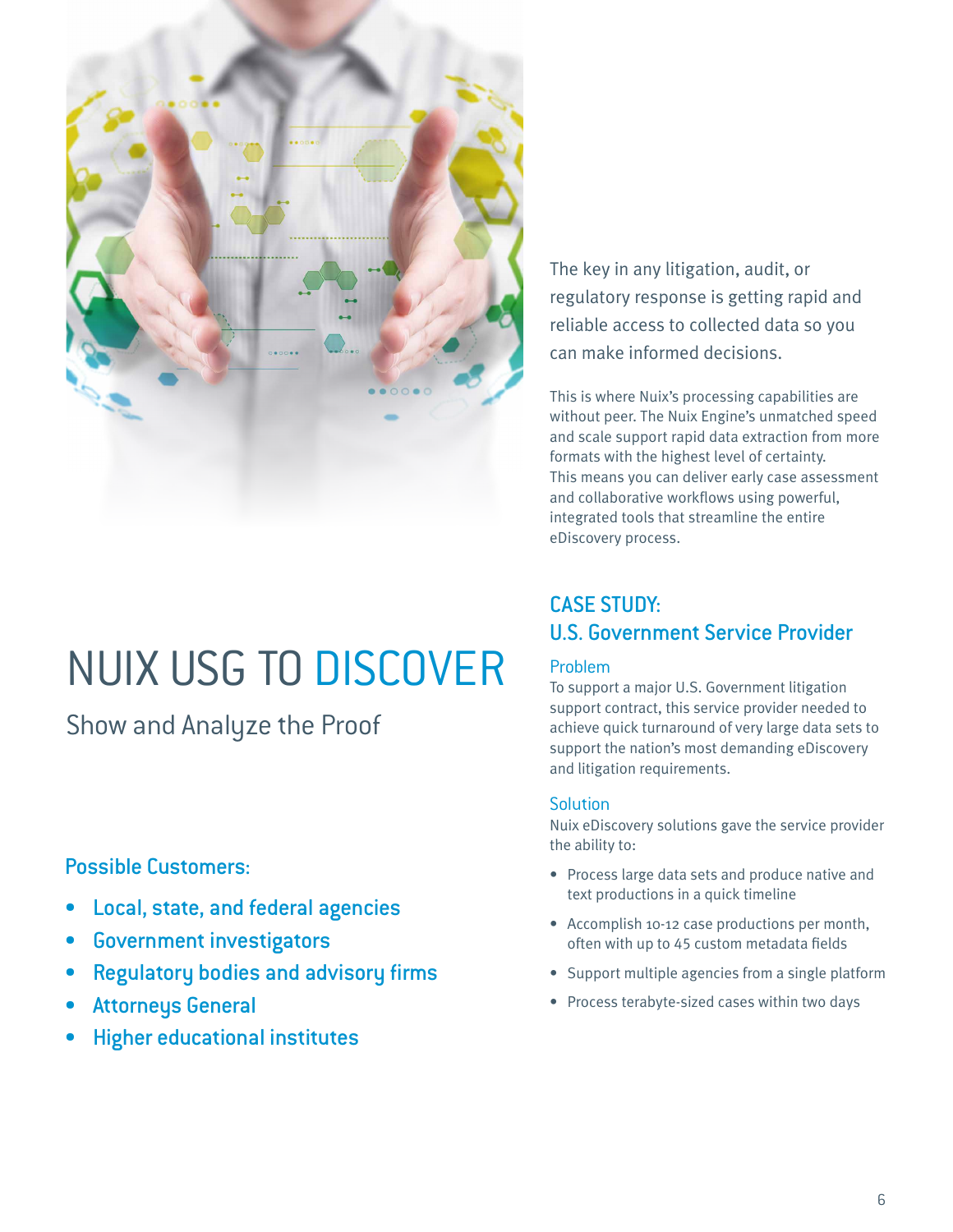

## NUIX USG TO GOVERN

Build your Framework

## Possible Customers:

- Local, state, and federal agencies
- **Department of Defense agencies**
- **Regulatory bodies**
- Higher educational institutions
- Organizations holding sensitive or personally identifiable information

Many problems facing organizations including frequent litigation or regulatory action, growing storage costs, data breaches, and difficulties making fact-based decisions—stem from a lack of proper information governance.

Through our product development and ongoing thought leadership over many years, Nuix has led the charge to help organizations better understand and manage their data.

Nuix information governance solutions enable active governance. The Nuix Engine's thorough and highly efficient indexing of unstructured information gives you deep insights into the threats and opportunities contained in your organization's data. This enables you to make informed governance decisions and act on them.

## CASE STUDY: U.S. Federal Agency

#### Problem

The Chief Information Officer of this U.S. Federal agency's administration office required an archive and migration tool that could decrypt, extract, categorize and migrate hundreds of millions of emails to content servers for compliance with record-keeping regulations. Using Nuix, the CIO extracted over 10TB of compressed and encrypted emails (more than 205 million messages) from its legacy archive system.

#### **Solution**

- Processed 500-800k emails an hour
- Analyzed and categorized messages before migrating them
- Retrieved more than 205 million emails in just four months for one-tenth the cost of competing technologies.